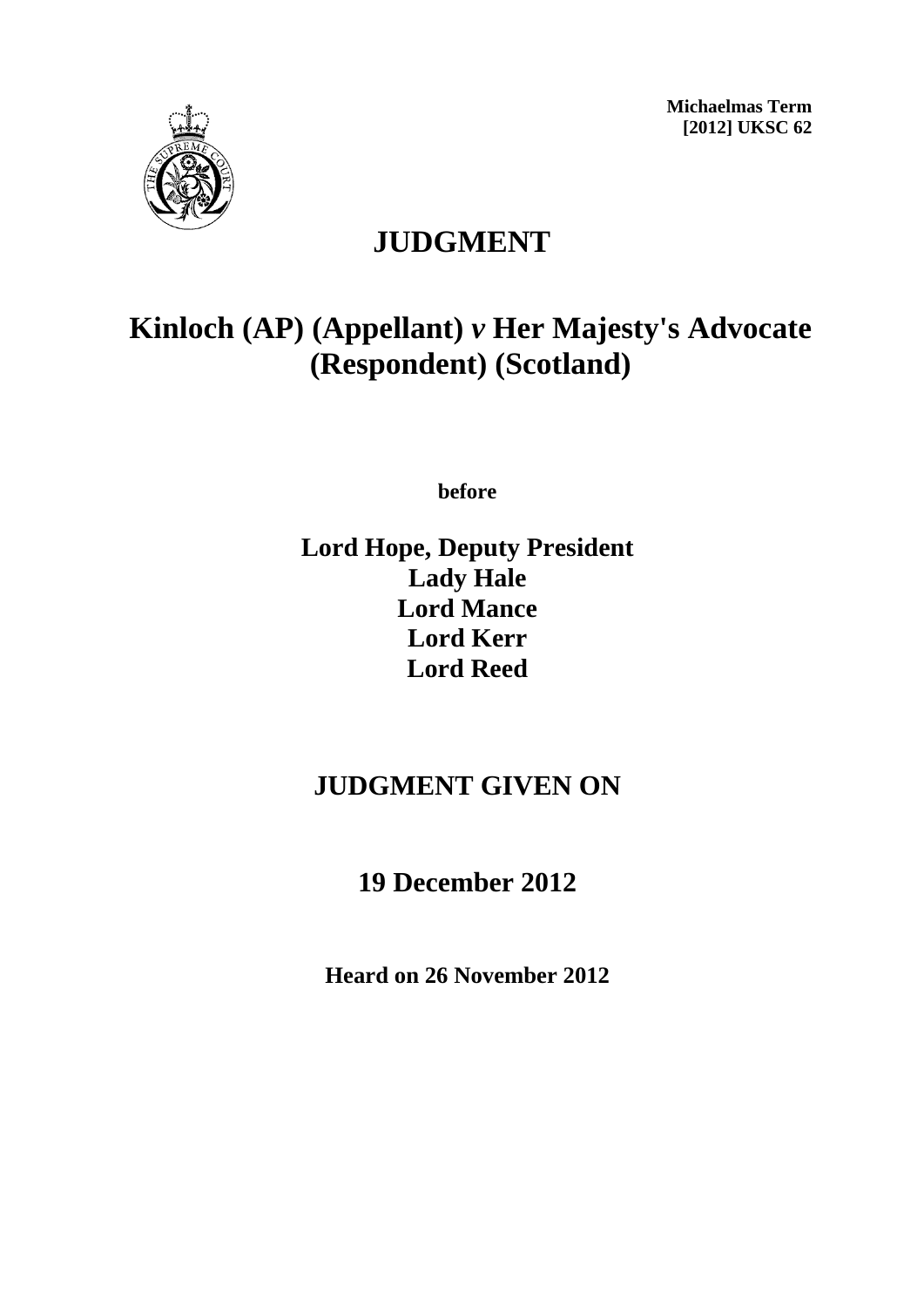*Appellant Respondent*  Brian McConnachie QC Andrew F Stewart QC Claire Madison Mitchell **Kathleen Harper** Kathleen Harper (Instructed by Paterson Bell)

(Instructed by The Appeals Unit, Crown Office)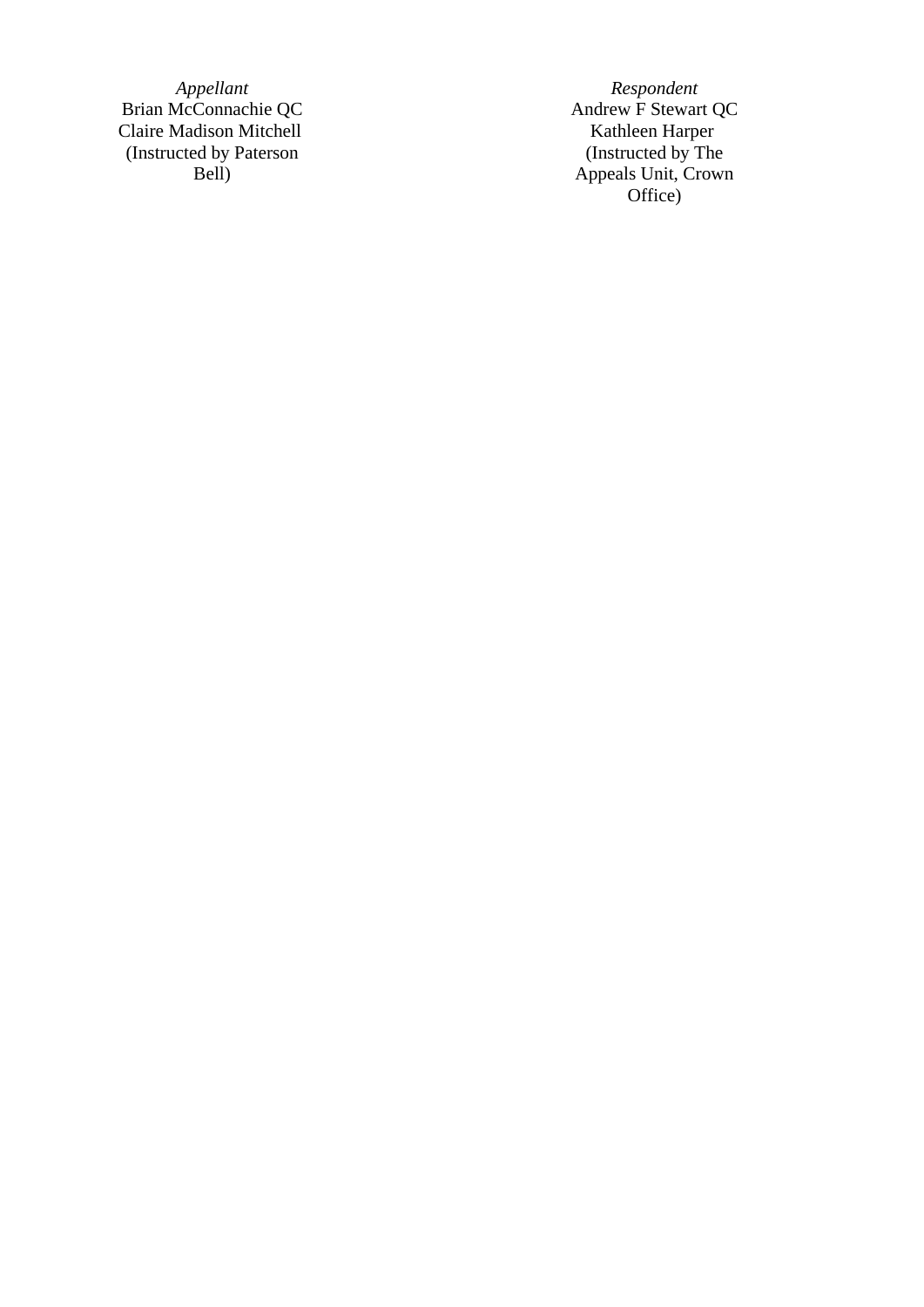#### **LORD HOPE (with whom Lady Hale, Lord Mance, Lord Kerr and Lord Reed agree)**

1. This is an appeal under paragraph 13(a) of Schedule 6 to the Scotland Act 1998, which provides that an appeal lies to this court against a determination of a devolution issue by a court of two or more judges of the High Court of Justiciary. But the circumstances that have led to its coming here cannot be regarded as satisfactory. It is far from clear that the issue identified in the devolution minute is a devolution issue within the meaning of paragraph 1(d) of Schedule 6. As the determination against which the appeal has been brought was taken on paper at the second sift, we do not have a fully reasoned opinion of the judges for the decision that they took to refuse to grant leave to appeal. The motion for leave to appeal to the Supreme Court against their determination was not opposed by the Lord Advocate on the question of jurisdiction, although he did oppose it on the ground that it did not raise a matter of general public importance. The Appeal Court in its turn did not give any reasons when it gave leave to appeal to this court.

2. As a result we are, in effect, having to deal with this case at first instance without having the benefit of the views of the judges of the High Court of Justiciary as to whether a devolution issue has been raised and, if so, how it should be determined. In *Follen v HM Advocate* 2001 SC (PC) 105, para 10 the Judicial Committee observed that, where the Appeal Court refused leave without giving reasons, the Board might find it difficult to appreciate that a petition for special leave to appeal was without merit from the information given on paper by the petitioner. This is not such a case, and there are no grounds for criticising the judges for the fact that no reasons were given. The motion for leave was not opposed on this point. But it is unfortunate that, as there has been no reasoned judgment because of the procedural route the case has followed, the question whether a devolution issue has truly been raised appears to have been overlooked until now.

#### *The facts*

3. On 16 December 2010 the appellant James Kinloch was found guilty on indictment in the Sheriff Court at Glasgow of, on 6 February 2007 at various addresses in Glasgow including the appellant's home at 32 Prospecthill Crescent, converting and transferring criminal property consisting of large sums of money in breach of sections  $327(1)(a)$ , (b), (c) and (d) and  $329(1)(a)$ , (b) and (c) of the Proceeds of Crime Act 2002. He was, in short, convicted of money-laundering. At a diet held on 13 September 2010 a preliminary plea was taken on the appellant's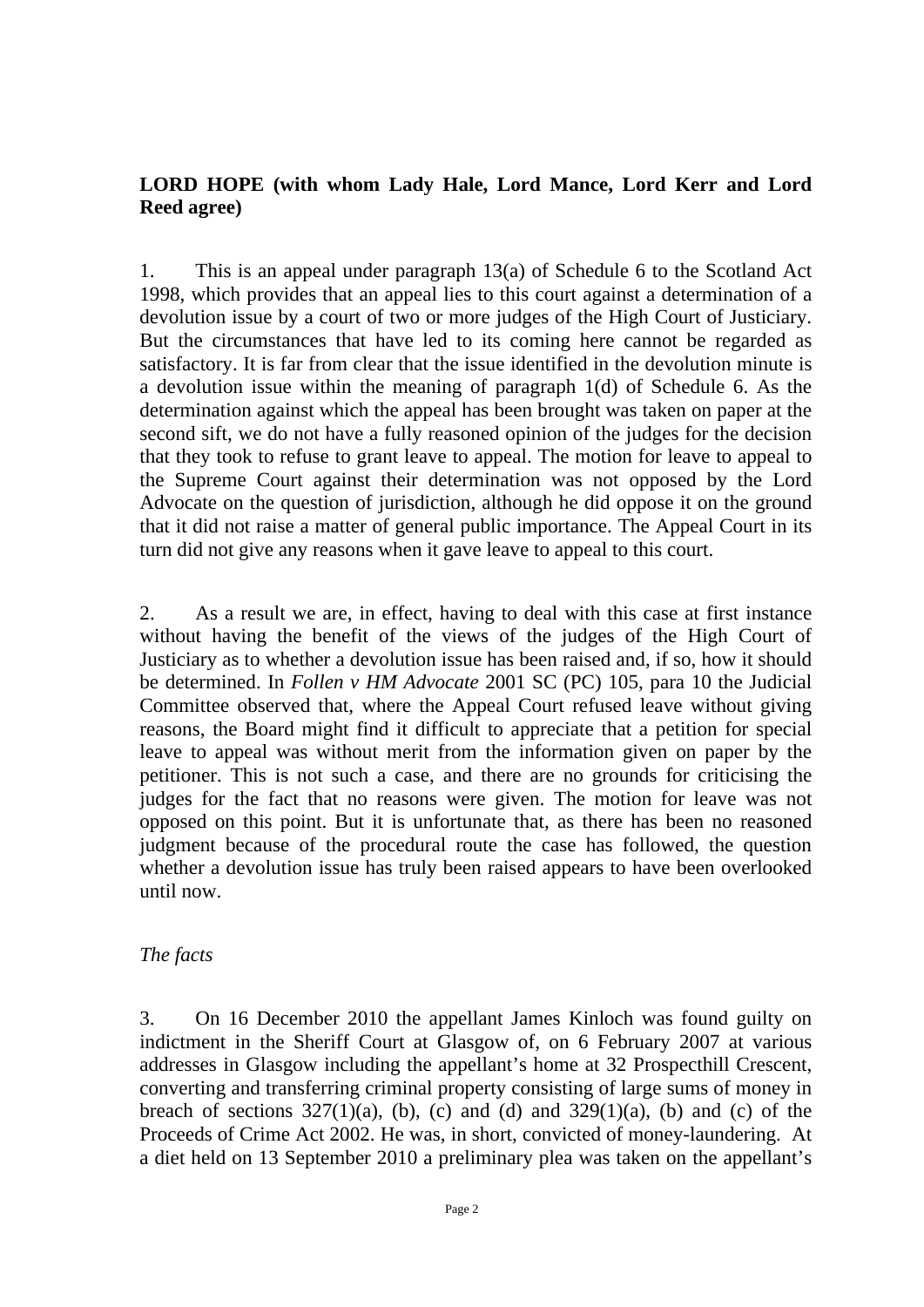behalf that the police had acted unlawfully when they kept him under observation on 6 February 2007, as they had failed to obtain authorisation under the Regulation of Investigatory Powers (Scotland) Act 2000 ("the 2000 Act") to conduct covert surveillance on him and his associates. A devolution minute was moved in support of this argument. The sheriff refused the devolution minute. He also refused leave to appeal, and the case went to trial before another sheriff.

4. The devolution minute began by stating that the appellant intended to raise a devolution issue within the meaning of Schedule 6 to the Scotland Act 1998. The charges which had been brought against him were referred to, as were production 1 which was a copy of a form purporting to authorise directed surveillance on a group of individuals and production 2 which was a police surveillance log dated 6 February 2007. The observations which the police carried out from about 0835 hours to about 1200 hours were described. The appellant was seen leaving his car and entering the block of flats in which he lived, leaving the block carrying a bag and entering a car which then drove off. He was observed leaving various other locations and cars in Glasgow and then entering a taxi carrying a bag which appeared to be heavy which was later seen parked outside his brother's home. The police approached the taxi, and the appellant and his brother were detained. Various searches were carried out and large sums of money were recovered by the police.

5. Reference was made in the minute to article 8 of the European Convention on Human Rights. Article 8(1) provides that everyone has a right to respect for his private and family life, his home and his correspondence. Article 8(2) states that there shall be no interference by a public authority with the exercise of this right except such as is, among other things, in accordance with the law. Reference was also made to section 1(2) of the 2000 Act which defines what amounts to directed surveillance for the purposes of that Act, and to section 5(1) which provides that such conduct is lawful for all purposes if an authorisation under the Act confers entitlement to engage in it on the person whose conduct it is and that person's conduct is in accordance with the authorisation. The Crown conceded that no authorisation had been granted for the surveillance of the appellant, any associate of his or anyone else who was the subject of the observations by the police which were referred to in evidence at the trial.

6. The issue that the Minute sought to raise was described in these terms:

"That the police have acted unlawfully in that they failed to obtain authorisation to conduct covert surveillance upon the minuter or his associates. That all of the subsequent actions by the police officers and the materials recovered under search warrants obtained by the police flowed from the said unlawful acts. That as a consequence the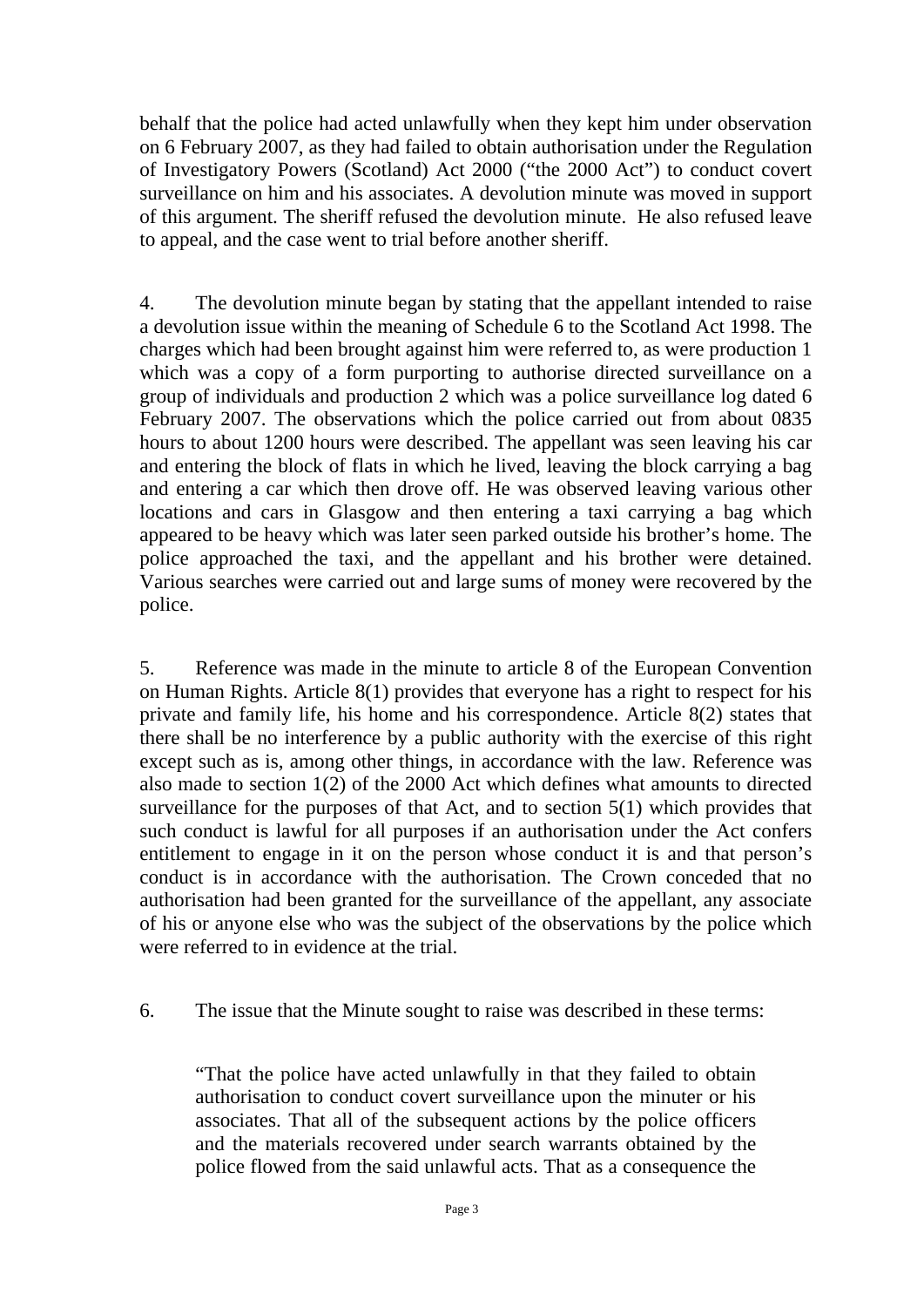surveillance and the searchers (sic) and seizures which followed upon the minuter's arrest were unlawful and any evidence in respect of said surveillance or items seized is inadmissible in evidence."

The prayer at the end of the Minute invites the court:

"to hold that the surveillance carried out on James Kinloch on 6 February 2007 was unlawful and that the productions 1 and 2 are inadmissible and that all subsequent action by the police including the obtaining of a warrant and the seizing of various items as described in crown production 5 was unlawful and, as a consequence, inadmissible as evidence."

7. In *Gilchrist v HM Advocate* 2005 (1) JC 34 there was an invalid authorisation for the directed surveillance that the police carried out because it lacked the necessary detail. A devolution minute was lodged by the second appellant in which it was contended that his rights under article 8 had not been properly protected, and that for the Crown to lead evidence obtained by that infringement would compromise his right to a fair trial under article 6. The High Court of Justiciary rejected the submission that the events in question involved the obtaining of private information, which is defined by section 1(9) of the 2000 Act as including any information relating to a person's private or family life. It also rejected the submission that, because the surveillance operation was being carried out under an invalid authorisation, there was an infringement of the second appellant's rights under article 8. The effect of the decision was that the leading of the evidence was not incompatible with his rights under article 6 either. Giving the opinion of the Appeal Court, Lord Macfadyen said in para 21:

"What took place in Albion Street at the relevant time was that a plastic bag was handed by the first appellant to the second appellant. That was done in a public place. The event was there to be observed by anyone who happened to be in the vicinity, whatever the reason for their presence might be. It was in fact observed by police officers. They had reason to suspect that criminal activity was taking place. They therefore detained the appellants. On further investigation it was found that the bag contained controlled drugs. That sequence of events did not involve the obtaining of private information about the second appellant, in the sense mentioned in section 1(9) or in any broader sense. Nor did it involve any lack of respect for the second appellant's private life. What was done did not, in our opinion, amount to an infringement of the second appellant's rights under article 8."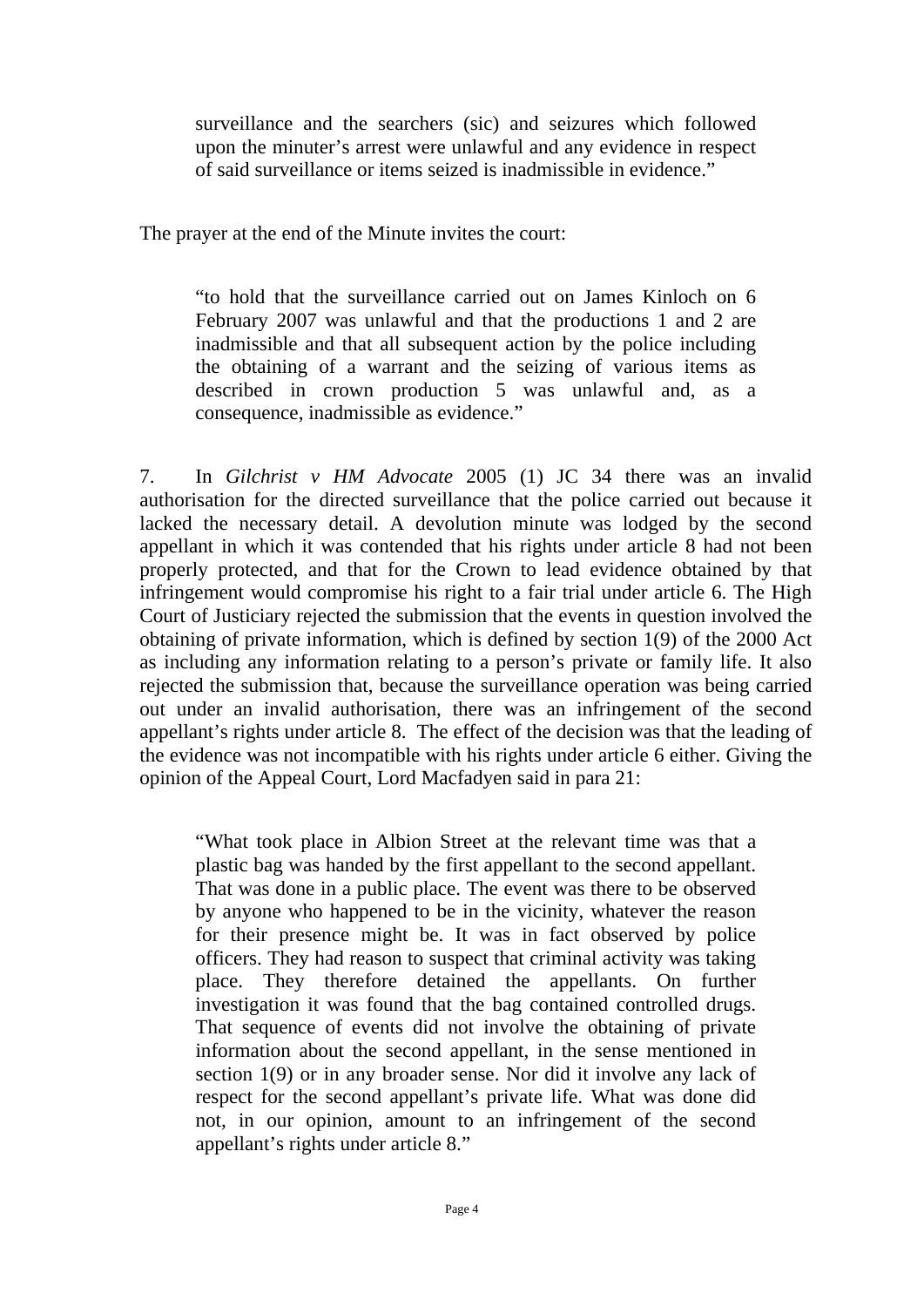8. A note of appeal was lodged following the appellant's conviction in which it was narrated, among other things, that the Crown relied on the decision in *Gilchrist* when opposing the devolution minute. It was submitted that the case of *Gilchrist* was wrongly decided. It was conceded that the sheriff was bound by that decision, but the sheriff was said to have erred in law by refusing to allow leave to appeal his decision. The sheriff said in his report that, as it was not in dispute that he was bound by *Gilchrist*, the only appropriate course was for him to refuse the minute and that, as he did not find his decision to be a matter of fine balance, he refused leave to appeal. It was also submitted that the sheriff who presided at the trial erred in repelling a submission of no case to answer.

9. The judge who dealt with the application at the first sift refused leave to appeal on both grounds. With regard to the point raised in the devolution minute, he said that the sheriff was entitled to refuse leave to appeal and that the note of appeal contained no adequate basis upon which to advance an argument that the case of *Gilchrist* was wrongly decided. An opinion was then obtained from counsel as to whether the appeal was arguable. Various reasons were given for criticising the approach that was taken in *Gilchrist* to the question whether there had been a violation of article 8. It was said that the relevant decisions of the European Court supported the appellant's argument. The second sift panel, having considered that opinion, also refused to grant leave to appeal. In relation to the devolution minute all it said was that it agreed with the sheriff that he was bound by the decision in *Gilchrist* and that he did not err in refusing leave to appeal. On 2 November 2011 the Appeal Court, having heard counsel for the appellant and without giving reasons, granted leave to appeal to the Supreme Court.

10. In the statement of facts and issues lodged for the purposes of this appeal it is stated that the issues in the appeal are as follows:

"i) Whether the observations by the police, not having been authorised under the Regulation of Investigatory Powers (Scotland) Act 2000, breached the appellant's rights under article 8(1).

The appellant maintains that the following second issue also arises and should be considered by the Supreme Court.

ii) If so, whether the act of leading the evidence derived from that surveillance was incompatible with the appellant's rights under article 8(1) et separatim article 6(1) and thus ultra vires in terms of section 57(2) of the Scotland Act 1998?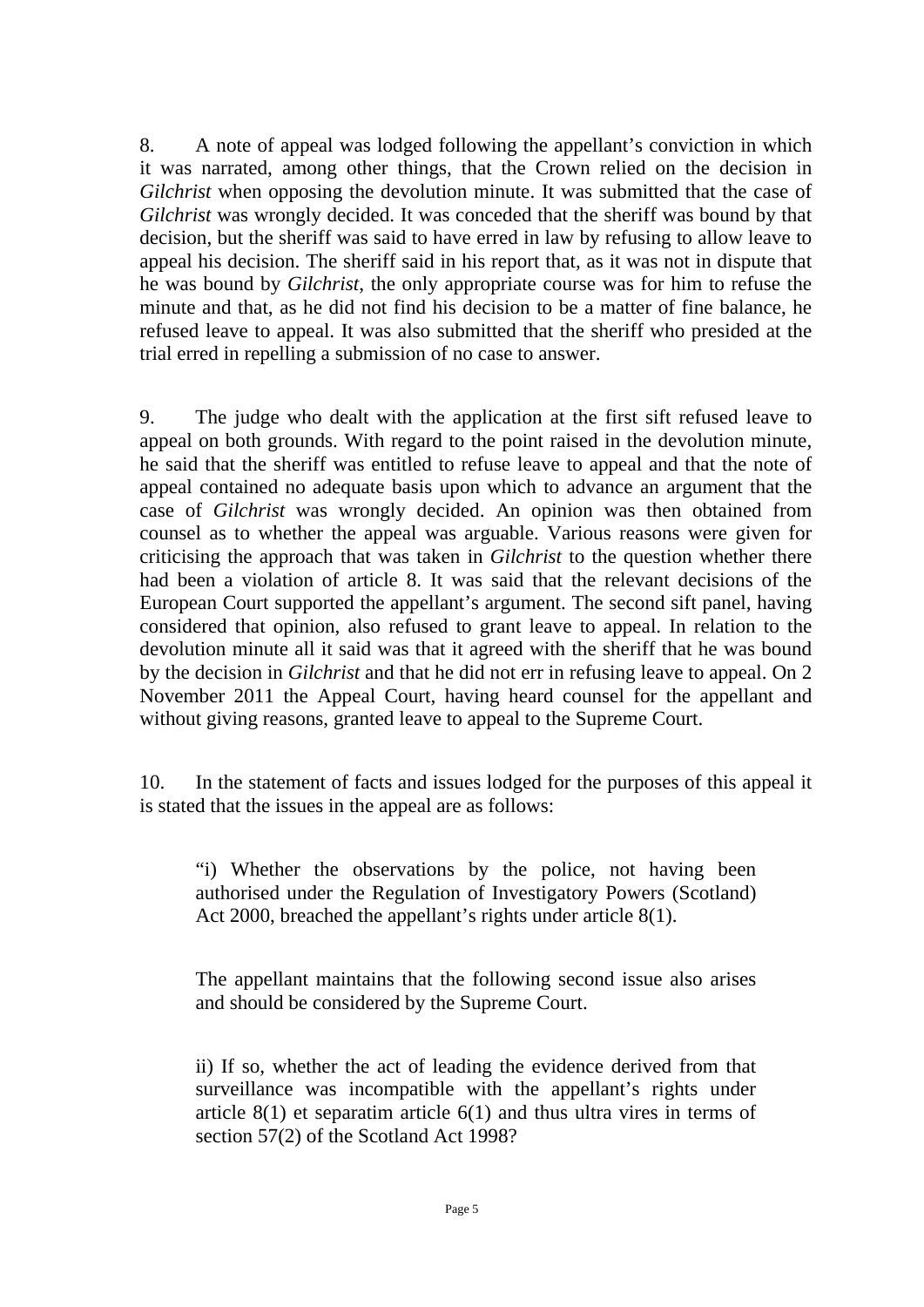The respondent does not accept that the second issue arises in the appeal."

#### *Is there a devolution issue?*

11. Of the various questions listed in paragraph 1 of Schedule 6 to the Scotland Act 1998, the only one that is relevant to this appeal is that listed in sub-paragraph (d), as amended by section 12(2) of the Scotland Act 2012: a question whether a purported or proposed exercise of a function by a member of the Scottish Government is incompatible with any of the Convention rights or with EU law. That provision has to be read together with section 44(1), which provides that there shall be a Scottish Government whose members shall be (a) the First Minister, (b) such Ministers as the First Minister may appoint and (c) the Lord Advocate and the Solicitor General for Scotland. Section 57(2) of the 1998 Act provides:

"A member of the Scottish Government has no power to make any subordinate legislation, or to do any other act, so far as the legislation or act is incompatible with any of the Convention rights or with EU law."

It is unlawful under section 6(1) of the Human Rights Act 1998 for the police to act in a way which is incompatible with a Convention right, as they are a public authority. But they are not members of the Scottish Government. So the question whether they have acted in a way that is incompatible with any of the Convention rights is not a devolution issue within the meaning of paragraph 1(d).

12. The first issue in the statement of facts and issues is a reasonably accurate summary of the contents of the devolution minute. It refers to the actions of the police, and it raises the issue whether their observations were in breach of the appellant's rights under article 8. As the proceedings below indicate, what the appellant was seeking to do was to argue that *Gilchrist v HM Advocate* was wrongly decided. His argument at the first sift was that the sheriff erred in refusing him leave to appeal on that matter. But, in contrast to what was submitted in *Gilchrist*, no mention was made at any stage of the question whether the act of the Lord Advocate in leading evidence obtained by the surveillance would compromise the appellant's rights under article 6.

13. Taking it on its own terms, therefore, the devolution minute does not appear to raise a devolution issue at all. The question which it does raise is not one that can be determined by this court under the jurisdiction that it has been given by Schedule 6. The appellant seeks to remedy this defect by the second question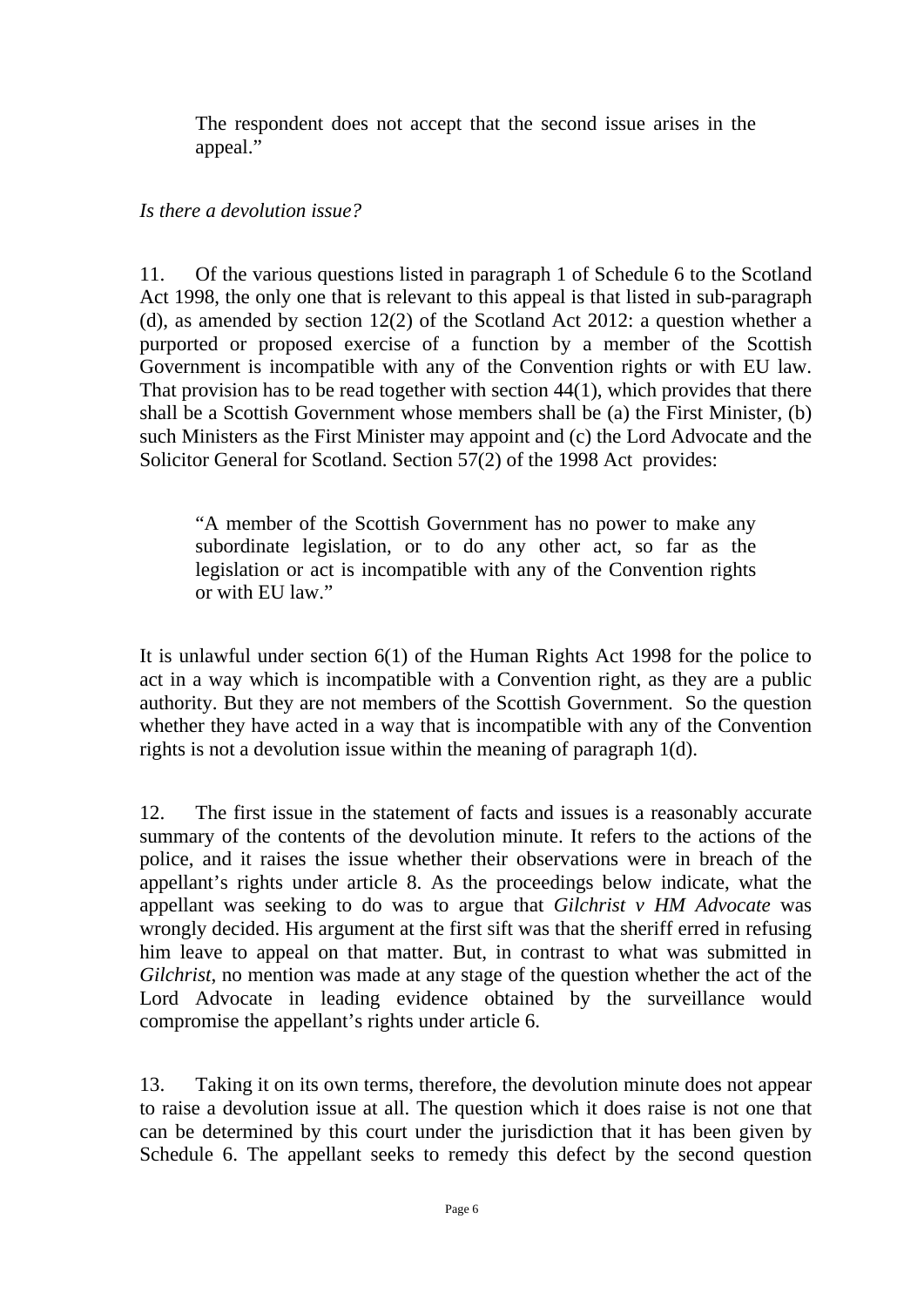raised in the statement of facts and issues. But the respondent objects to that question because the appellant gave no notice of an intention to raise that issue in his devolution minute. So there was no determination of that issue in the High Court of Justiciary as the question it raises was not before it, and this court does not have an original jurisdiction in these matters: *Follen v HM Advocate* 2001 SC (PC) 105, para 9. Except in regard to devolution issues as defined by paragraph 1 of Schedule 6 to the Scotland Act 1998, every interlocutor of the High Court of Justiciary such as that pronounced by the judges at the second sift is final and conclusive and not subject to review by any court whatsoever: Criminal Procedure (Scotland) Act 1995, section 124(2); *Hoekstra v HM Advocate (No 3)* 2001 SC (PC) 37, 41. The decision at the second sift was that the sheriff was bound by the decision in *Gilchrist*. It does not appear from the reasons that were given that the panel gave any consideration to the question whether the act of the Lord Advocate in leading the evidence was incompatible with the appellant's rights under article 6(1).

14. The proper course, in view of the limits to the jurisdiction of this court under the statute, might well have been to dismiss this appeal as incompetent. But, with considerable hesitation, we decided that we should hear argument on the second issue. Three factors in particular have led us to this conclusion. The first is the fact that the Crown did not oppose the appellant's motion for leave to appeal to this court on this point. The second is the fact that the Appeal Court took the view that it should give leave to appeal. The third is that, as noted in para 12 above, what the appellant was really seeking to do was to enable the correctness of the decision in *Gilchrist* that the evidence led by the Lord Advocate was admissible to be re-examined. As Mr McConnachie QC for the appellant pointed out, that was the only court to have heard any submissions at all on the matter. It must be taken to have been satisfied that it was proper for it to give leave. Our decision to allow this appeal to proceed should not be taken, however, as an indication that this Court is not aware of the limits to its jurisdiction, or of its responsibility to ensure that those limits are respected. Devolution minutes should say what they mean.

#### *Was the act of leading the evidence incompatible with article 6?*

15. The starting point for an examination of this issue, as it was in *Gilchrist*, is the question whether there was a breach of the appellant's right to respect for his private life under article 8. The fact that evidence was irregularly obtained as the surveillance was not authorised under section 6 of the 2000 Act does not, of course, of itself make that evidence inadmissible at common law: see *Lawrie v Muir* 1950 JC 19. Nor does the fact that evidence was obtained in breach of article 8 necessarily mean that it would be incompatible with article 6 for that evidence to be led at the trial: *Khan v United Kingdom* (2000) 31 EHRR 1016, para 40; *PG and JH v United Kingdom* (2001) 46 EHRR 1272, para 81.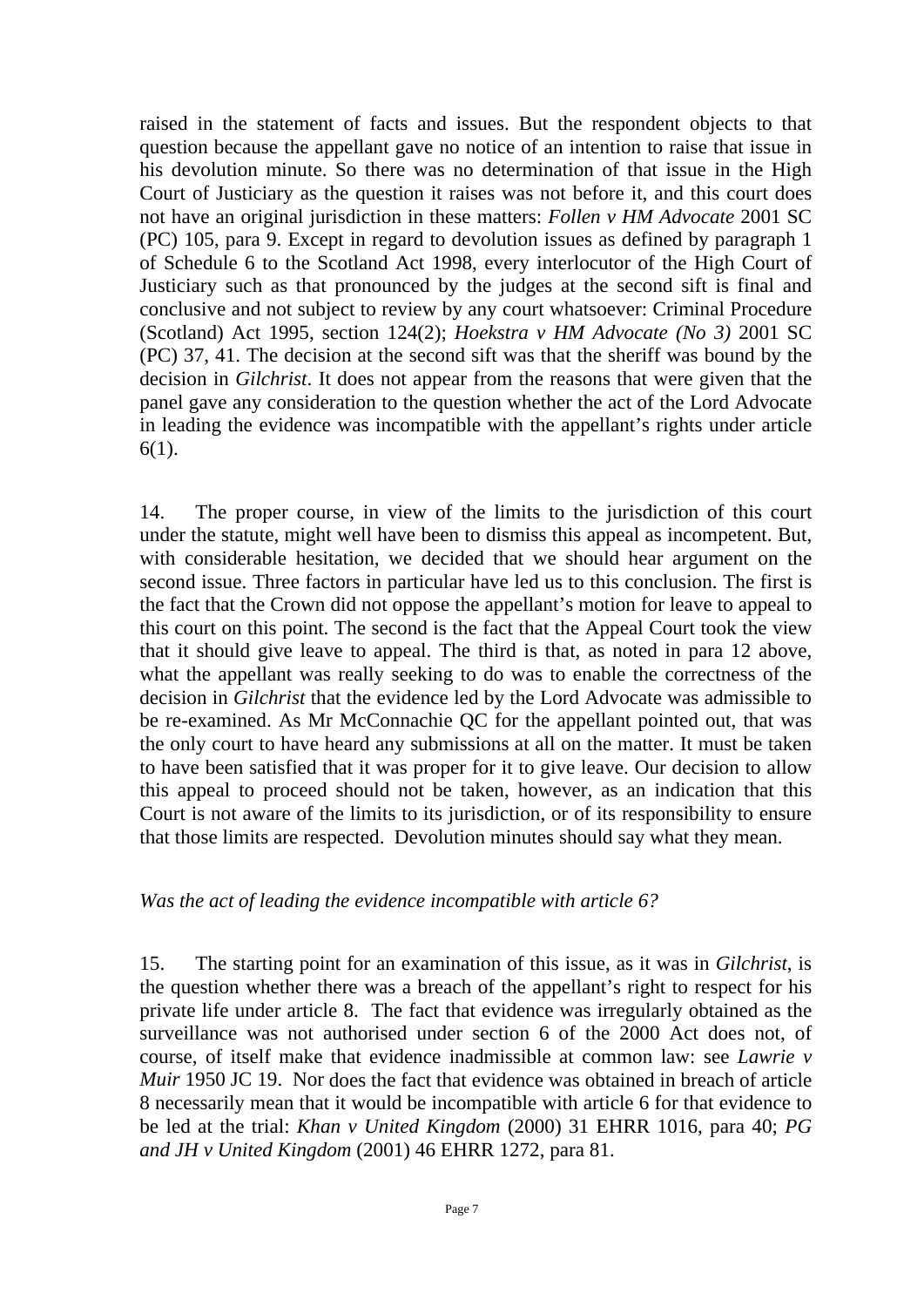16. It has also to be noted that any breach of article 8 in the obtaining of the evidence was due to acts of the police, not the Lord Advocate. It was so held in *McGibbon v HM Advocate* 2004 JC 60, where it was conceded that there had been a breach of article 8 in the obtaining of covert video and audio recordings of the appellants' incriminating conversations. Lord Justice Clerk Gill said in para 20 that the act that was relevant to section 57(2) of the Scotland Act 1998 was the act of the Lord Advocate in leading the evidence. The appellant in this case suggested that the distinction which the Lord Justice Clerk drew in *McGibbon* between the acts of the police and the Lord Advocate was unsound. I think that the Lord Justice Clerk was well founded in holding that the functions of the police and the Lord Advocate are constitutionally separate. The Lord Advocate was, however, responsible for the leading of the evidence.

17. It should be noted too that issues relating to the lawfulness of an interference with private life must be distinguished from those about the fairness of the use of evidence in the trial: *Perry v United Kingdom* (2003) 39 EHRR 76, para 48; also *HM Advocate v P* 2012 SC (UKSC) 108, para 18 for the test of fairness in this context. The tests as to whether there was a breach of these two articles are different, as are the remedies if they are held to have been breached. So the way the evidence was obtained may infringe article 8, yet the leading of that evidence may be held not to be incompatible with article 6. Nevertheless it would not be right to examine the issue as to whether the leading of the evidence in this case was incompatible with article 6 without examining the underlying question whether the appellant's article 8 right to respect for his private life was interfered with. The key to the whole argument lies in what one makes of the article 8 issue.

18. Decisions of the Strasbourg court on the question whether there has been an interference with the right to respect for a person's private life indicate that the answer to it will depend in each case on its own facts and circumstances. Private life is regarded by that court as a broad term not susceptible to exhaustive definition: *PG and JH v United Kingdom* (2001) 46 EHRR 1272, para 56. The extent of the intrusion into the individual's private space will always be relevant, as will the use that is made of any evidence that results from it. The use of covert listening devices installed in the person's home or other premises where he has a reasonable expectation of privacy will require to have a clear basis in domestic law if it is to be held not to amount to an interference in breach of article 8: *Malone v United Kingdom* (1984) 7 EHRR 14, para 67; *Khan v United Kingdom* (2000) 31 EHRR 1016, para 27. There may also be a violation if the information that has been gathered by covert methods about a person's private life is systematically collected and stored in a file held by agents of the state: *Amann v Switzerland*  (2000) 20 EHRR 843, paras 65-67; *Rotaru v Romania* (2000) 8 BHRC 449, paras 43-44. This case is not concerned with interferences of that kind.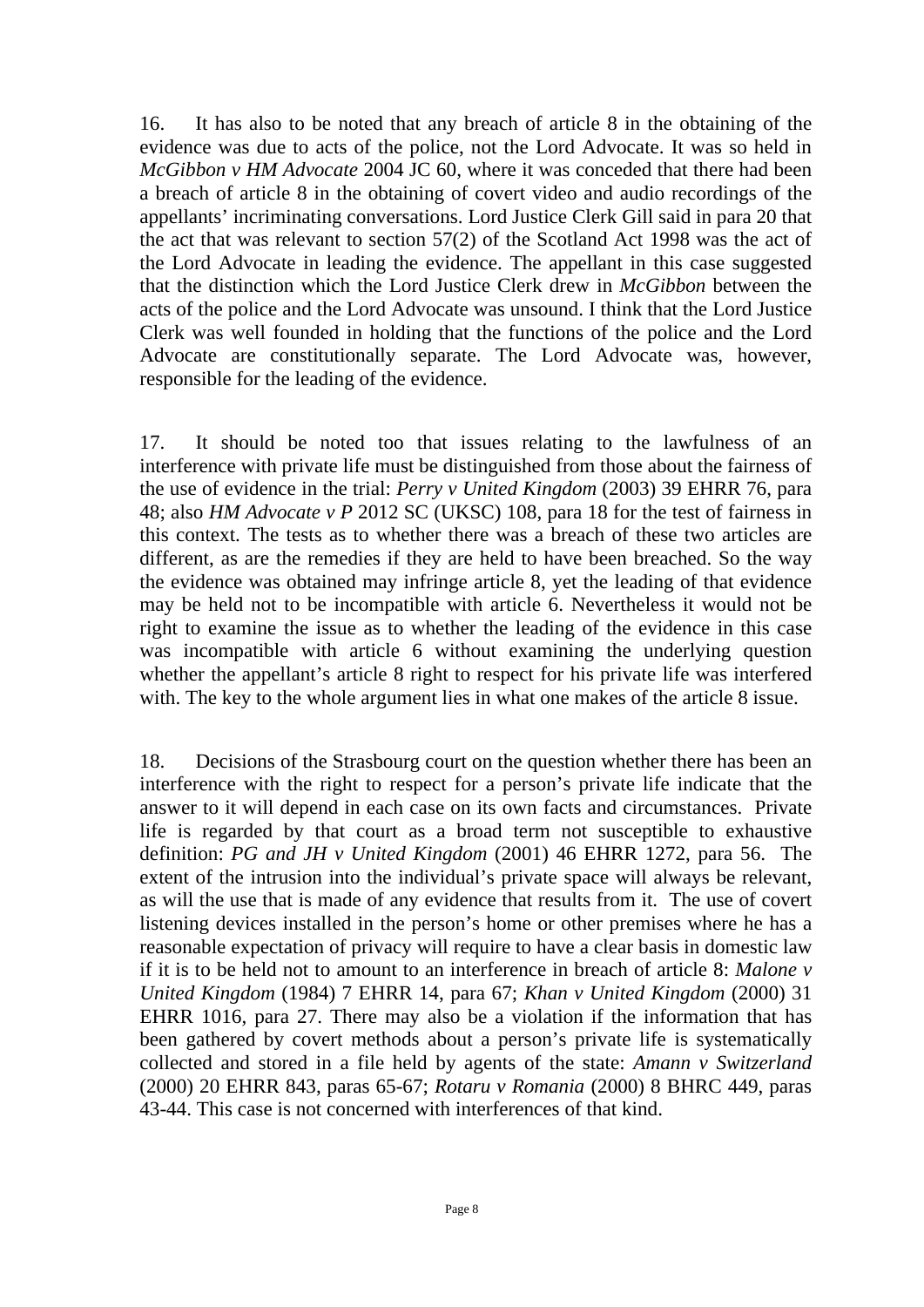19. There is a zone of interaction with others, even in a public context, which may fall within the scope of private life: *PG and JH v United Kingdom* (2001) 46 EHRR 1272, para 56. But measures effected in a public place outside the person's home or private premises will not, without more, be regarded as interfering with his right to respect for his private life. Occasions when a person knowingly or intentionally involves himself in activities which may be recorded or reported in public, in circumstances where he does not have a reasonable expectation of privacy, will fall into that category: *PG and JH v United Kingdom*, para 57. A person who walks down a street has to expect that he will be visible to any member of the public who happens also to be present. So too if he crosses a pavement and gets into a motor car. He can also expect to be the subject of monitoring on closed circuit television in public areas where he may go, as it is a familiar feature in places that the public frequent. The exposure of a person to measures of that kind will not amount to a breach of his rights under article 8.

20. The Strasbourg court has not had occasion to consider situations such as that illustrated by the present case, where a person's movements in a public place are noted down by the police as part of their investigations when they suspect the person of criminal activity. But it could not reasonably be suggested that a police officer who came upon a person who has committed a crime in a public place and simply noted down his observations in his notebook was interfering with the person's right to respect for his private life. The question is whether it makes any difference that notes of his movements in public are kept by the police over a period of hours in a covert manner as part of a planned operation, as happened in this case.

21. I think that the answer to it is to be found by considering whether the appellant had a reasonable expectation of privacy while he was in public view as he moved between his car and the block of flats where he lived and engaged in his other activities that day in places that were open to the public. Although Lord Macfadyen did not say so in as many words, it is plain that this was the basis for the decision in *Gilchrist v HM Advocate*. I would hold that it was rightly decided on this issue. There is nothing in the present case to suggest that the appellant could reasonably have had any such expectation of privacy. He engaged in these activities in places where he was open to public view by neighbours, by persons in the street or by anyone else who happened to be watching what was going on. He took the risk of being seen and of his movements being noted down. The criminal nature of what he was doing, if that was what it was found to be, was not an aspect of his private life that he was entitled to keep private. I do not think that there are grounds for holding that the actions of the police amounted to an infringement of his rights under article 8.

22. For these reasons I would answer the first issue in the statement of facts and issues in the negative. As the only ground for the submission that the leading of the